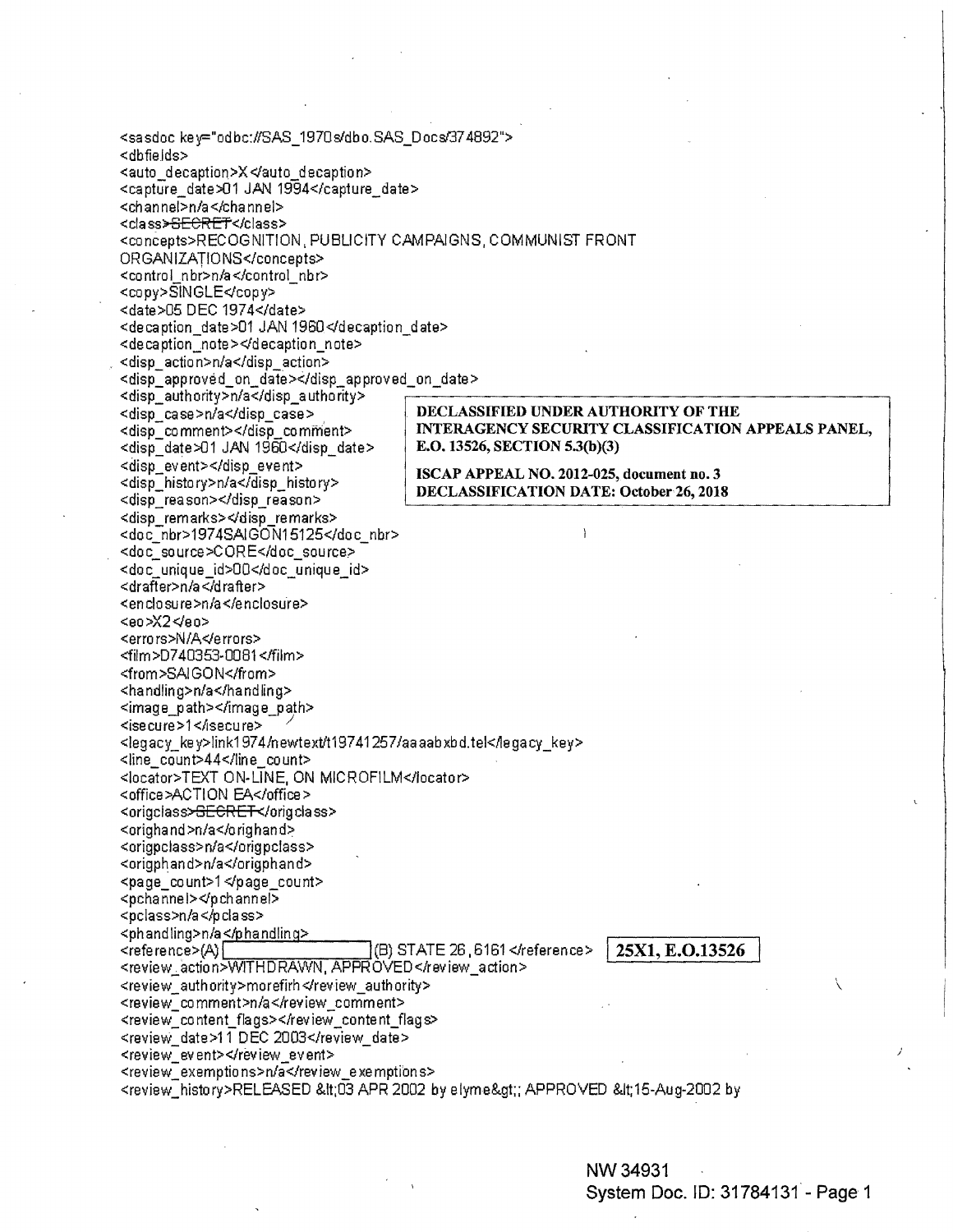golinofr>; WITHDRAWN <11 DEC 2003 by morefirh, REFER TO CIA&gt;; APPROVED &lt;11 DEC 2003 by morefirh></review\_history> <review markings>

Not releasable under either Executive Order or other law or regulation US Department of State EO Systematic Review 30 JUN 2005

</review\_markings> <review media id></review media id> <review\_referrals>CIA</review\_referrals> <review release date>n/a</review release date> <review release event>n/a</review release event> <review transfer date></review\_transfer\_date> <review\_withdrawn\_fields></review\_withdrawn\_fields> <secure>OPEN</secure> <status>NATIVE</status> <subject>REPORTED &quot;PRG&quot; ACTIMTIES IN BELGIUM</subject> <tags>PFOR, PDIP, VS, BE, VN, PRG</tags> <to>STATE BRUSSELS</to> <type>TE<Aype> </dbfields> <markings> Not releasable under either Executive Order or other law or regulation US Department of State EO Systematic Review 30 JUN 2005 </markings> <msgtext> <del>-SECRET-</del>

PAGE 01 SAIGON 15125 051139Z

-11

ACTION EA-10

INFO OCT-01 EUR-12 ISO-00 CIAE-00 DODE-00 PM-03 H-01

1 INR-05 L-02 NSAE-00 NSC-05 PA-01 RSC-01 PRS-01 SP-02

SS-15 USIA-06 10-10 NIC-01 /076 W ------------------ 089075

P 051121Z DEC 74 FM AMEMBASSY SAIGON TO SECSTATE WASHDC PRIORITY 859 AMEMBASSY BRUSSELS PRIORITY

SECRET SAIGON 15125

## WARNING NOTICE-SENSITIVE INTELLIGENCE AND METHODS INVOLVED

NOFORN/NO DISSEM ABROAD

E.O. 11652: XGDS (2) TAGS: PFOR, PDIP, VS, BE